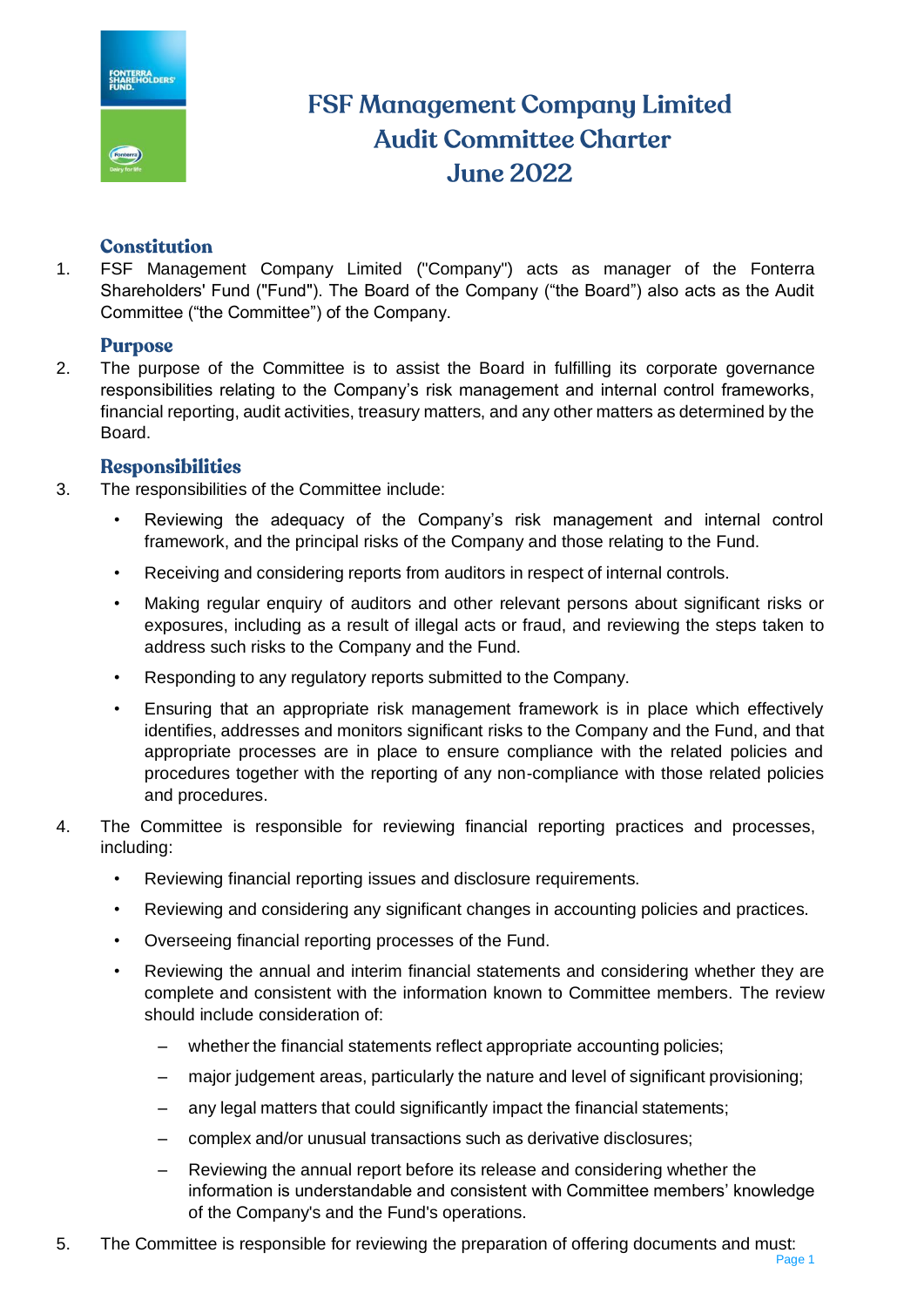- Review the processes used for the preparation of any offering documents in relation to new issues of securities.
- Review relevant offer documents and consider whether they are complete and consistent with the information known to Committee members.
- 6. The Committee is responsible for overseeing the external audit process, including:
	- Considering candidates for appointment as the Company's independent auditor (subject to the requirements in documents governing the Fund).
	- Reviewing the reasonableness of, and approving the independent audit fees, terms of engagement and annual audit plan;
	- Managing, reviewing and confirming the independence of the independent auditor, including:
		- ensuring that the ability of the independent auditor to carry out its statutory audit role is not impaired or could be reasonably be perceived to be impaired;
		- review of the type or level of professional services, other than statutory audit services, to be provided by the independent auditor ;
		- monitoring and approval of non-audit services and fees;
		- ensuring that the Key Audit Partner (as that term is defined in the NZX Listing Rules (as amended with effect from 17 June 2022))("Listing Rules") is rotated at least every five years.
	- Reviewing external audit reports, significant audit adjustments, management letters and any areas of debate or dispute between the independent auditor and other relevant parties.
	- Receiving on an annual basis, from the independent auditor, a report detailing the following:
		- All critical accounting policies and practices used;
		- All alternative treatments within generally accepted accounting practice for policies and practices related to material items, including ramifications of use of such alternative disclosures and treatments along with the treatment preferred by the independent auditor;
		- Other written communications between the independent auditor and the management of the company that are material to the financial statements, such as any letter or schedule of unadjusted differences;
		- Its internal quality-control processes and any material issues arising from its most recent quality-control review, any issues from reviews by government professional authorities into their audits, relationships between the independent auditor and the Company, and their policy on Key Audit Partner rotation.
	- Considering any material findings or issues contained in the annually requested independent auditor's report.
- 7. The Committee is required to consider the appropriateness of an internal audit function and oversee any internal audit process established.
- 8. The Committee shall maintain open lines of communication with auditors and other relevant parties, and:
	- review regular reports received from auditors and other relevant parties.
	- hold confidential sessions at least annually with the auditors to discuss any matters that the Committee or auditors believe require discussion without the presence of those involved in the preparation of the accounts.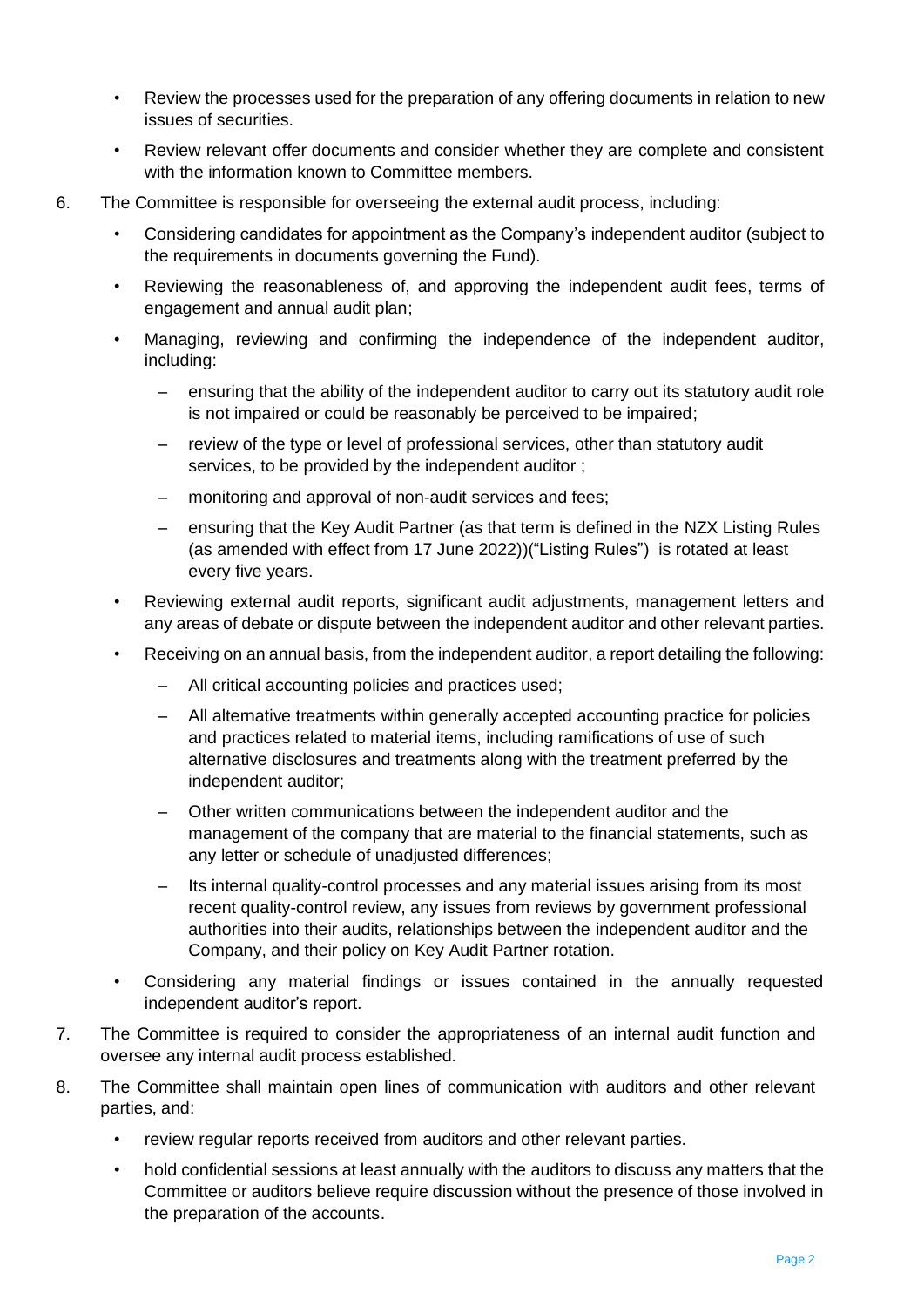# **NZX Listing Rules Compliance**

- 9. The Committee is the "Audit Committee" as defined in the Listing Rules, and as such shall:
	- ensure that processes are in place, and monitor those processes, so that the Board is properly and regularly informed and updated on corporate financial matters [see responsibility 4 above];
	- recommend the appointment and removal of the independent auditor [see responsibility 6 above];
	- meet regularly to monitor and review the independent and internal auditing practices [see responsibilities 6-7 above];
	- have direct communication with and unrestricted access to the independent and any internal auditors or accountants [see responsibility 8 above];
	- review the financial reports and consider whether they comply with the appropriate laws and regulations [see responsibility 4 above];
	- ensure that the Key Audit Partner (as that term is defined in the NZX Listing Rules) is changed at least every five years [see responsibility 6 above].

# NZX Corporate Governance Code Compliance

10. The NZX Corporate Governance Code (the "Code") is proposed to be amended with effect from 17 June 2022. The Code provides some recommendations which apply to an issuer's audit committee. The recommendations are aimed at ensuring that the issuer's audit committee is appropriately empowered to provide effective oversight of significant financial matters. The recommendations of the Code with respect to audit committees are incorporated within this Charter.

# **Terms of Reference**

11. The following Terms of Reference shall apply.

# Membership

**Directors** 

- The Committee shall consist of all Directors.
- Only Directors appointed to the Committee shall have voting rights on matters delegated to the Committee.

#### **Chairperson**

• Unless otherwise determined the Committee Chair will be the Chair of the Board.

#### **Observers**

- Employees should only attend Committee meetings at the invitation of the Committee.
- Persons other than Directors may be invited by the Committee to attend part or all of any meeting, but the Committee may request they withdraw from the meeting at any time.
- Representatives of the independent auditor may be invited to attend part or all of any meeting, but the Committee may request they withdraw from any part of a meeting.
- Observers are not members of the Committee and have no voting rights.

# **Meeting Procedure**

**Secretarial** 

- The Committee shall appoint a person to act as Secretary of the Committee who shall attend each meeting.
- The Secretary shall be responsible for drawing up the agenda for the approval of the Committee Chair and circulating both it and supporting documentation to Committee members prior to each meeting.